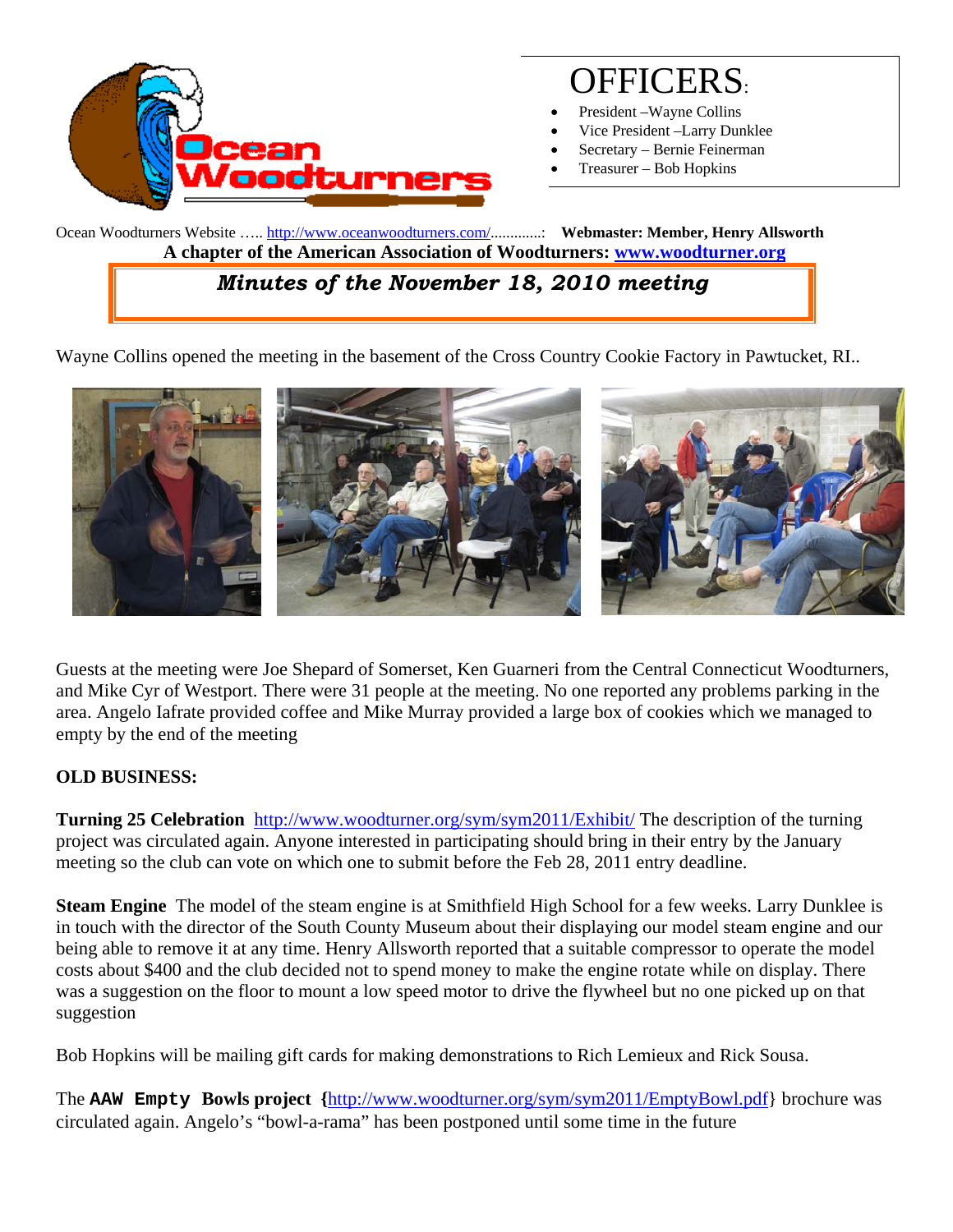Bernie brought in 6 roughed out bowl blanks which members took home to finish off.

When finished these bowls, and others that the members turn will be shipped off to the AAW Symposium for the Empty Bowls project



**Elections**. The nominating committee will announce a slate of officers at the December meeting, at which time the club will vote. The committee consists of Gene Amaral, Tony Scuncio, and Henry Allsworth and they can be reached at:

 Tony Scuncio @ 401-465-9430 or e-mail woodnut358@yahoo.com Gene Amaral @ 401-397-4225 or e-mail amaral12@verizon.net Henry Allsworth @401-474-4103 or email .henry@allsworth.com

**Meeting room** We will continue to meet in Mike Murray's basement in the Cross Country Cookie Factory at 112 Warren St. in Pawtucket RI. The club received notices of two other possible future meeting places which will be checked out this winter.

#### **NEW BUSINESS:**

.

 Our library of Woodturning books and videos as well as our Delta lathe are now in the basement room next to where we meet. The club voted on buying a set of grinding wheels and a Wolverine sharpening jig to upgrade Mike's low speed grinder.

**New video equipment** - The club voted to spend about \$300 for a flat screen TV and a DVD player for accessing our library, and for demonstrations. The club owns a video camera and sound system, The TV and VCR still at Woodcraft will be brought to the basement later.

The long term plan for the club's direction that Henry Allsworth and Wayne Collins were to draw up has been put off until after the club elects next years officers..

The **Yankee Symposium** decided to return \$373.57 to each of the clubs who participated in the last Symposium held. The club did express an interest in holding a joint symposium again.

**Future demonstrations** - Mike Mahoney will not be available this year for our demonstration. Jimmy Clewes may be available in May or June. The club decided to keep using the Cold Spring Community Center in Wickford, RI for future demonstrations. Wayne said he would look into seeing if Mike Foster, Al Stirt, or John Jordan may be available to demonstrate, the idea being to bring in demonstrators that have not been in the area so as to attract support from other clubs.

### **Show and Tell**

Mike Murray – large spalted burl bowl hardened with Epoxy and Turquoise stones and finished with lacquer.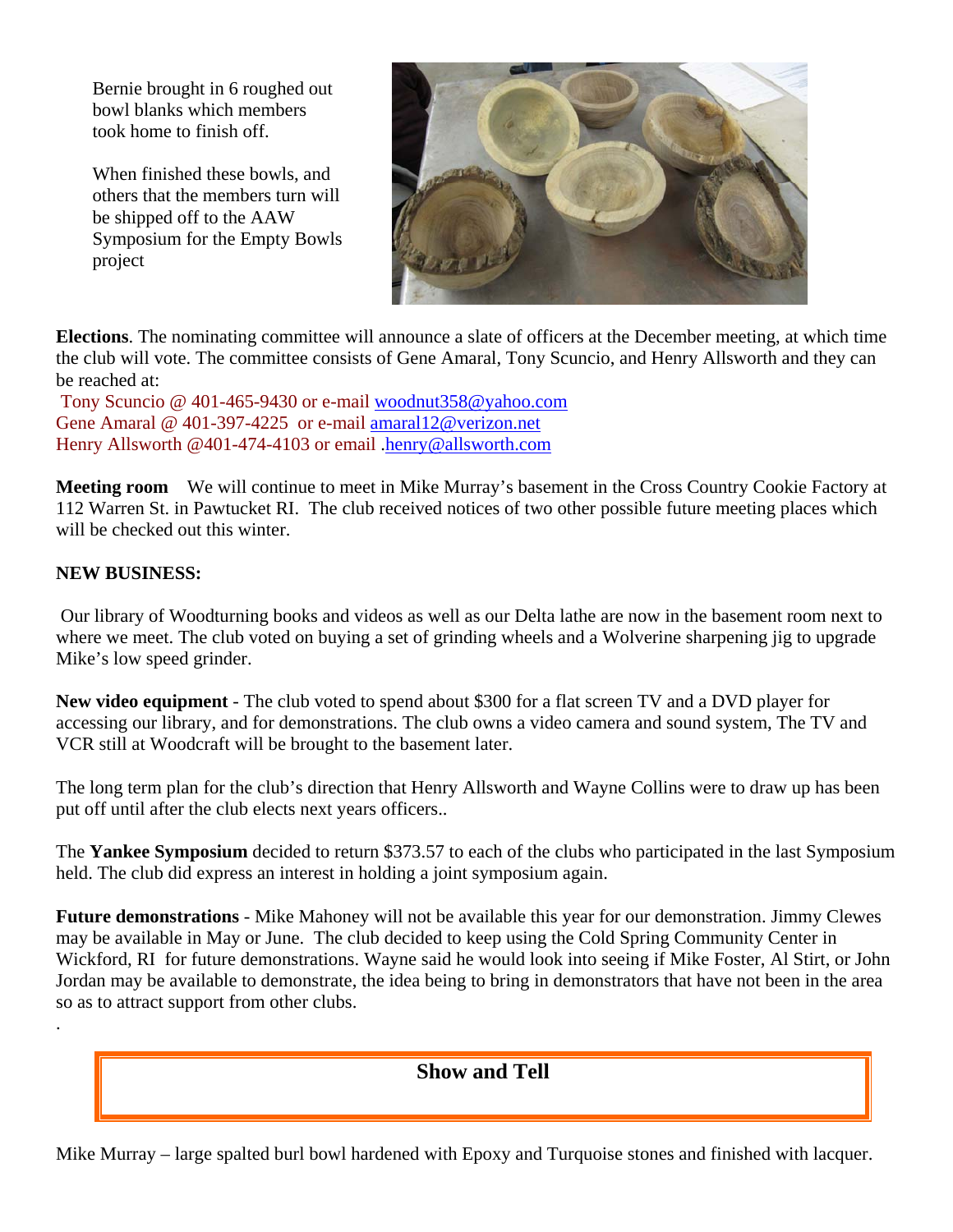



Bill Smith - showed 3 bowls cored from a block of Maple that he got last year and which spalted during the year. He uses a McNaughton coring system.



Gene Amaral - showed a Beachwood box and a Beachwood goblet with a captive ring.







Gene recommended making some pegs from sections of dowels sharpened at one end and stuck into Styrofoam as a way of providing a set of point contacts to hold up an object while it dries after being sprayed. He recommends Halloway House Floor Shine for a final coat which can be picked up at Job Lot stores.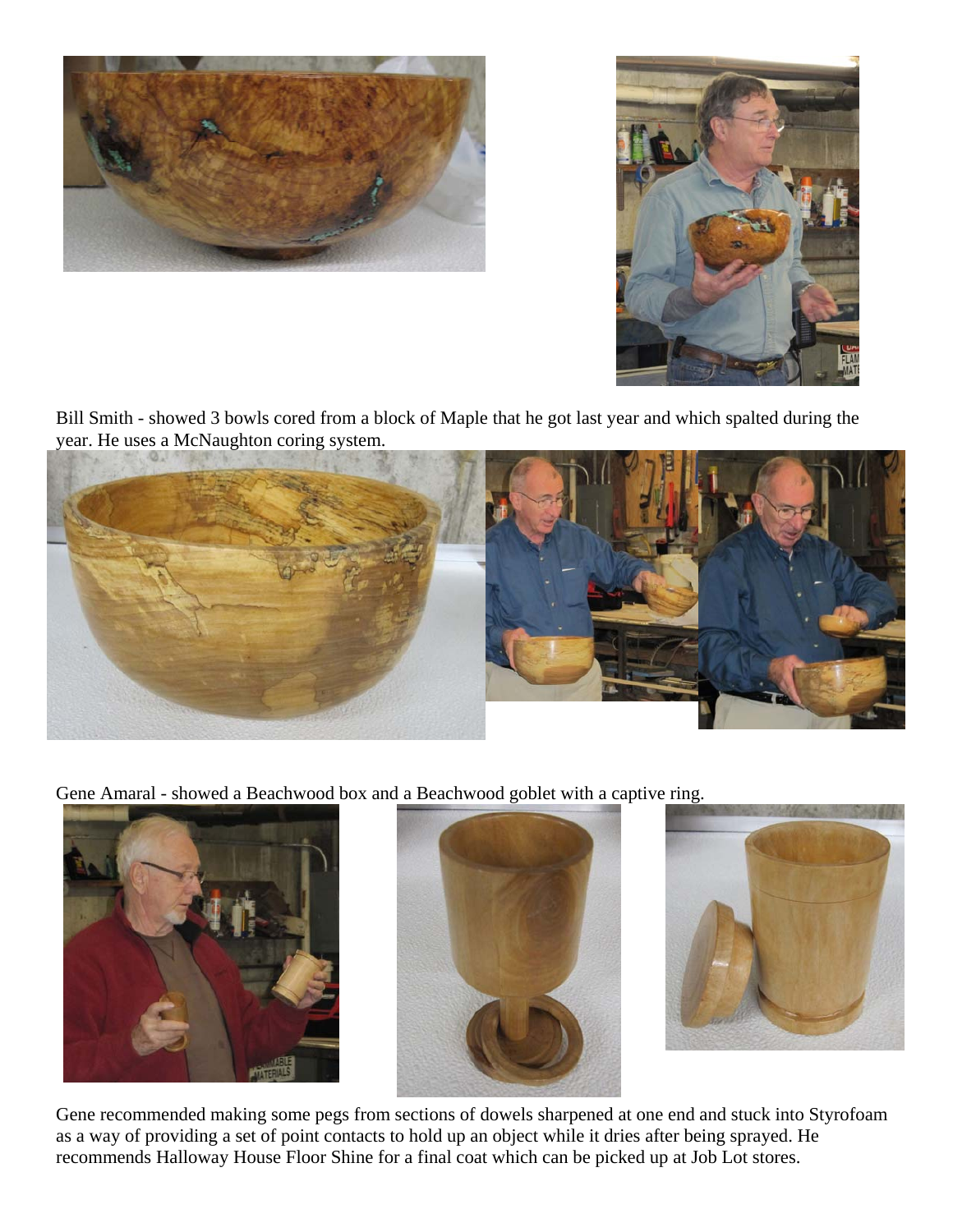Larry Dunklee pointed out that it is important to hollow out the goblet potion of a goblet before shaping it Not following his directions usually results in a disaster.

George Nazareth - brought in a segmented ring holder, segmented bowl, segmented hollow form, and an unfinished segmented ring section for display.



George uses a table saw with a metal jig for cutting his 15 degree sections and does not need to sand his segments after cutting. Paul Tavares uses a Radial arm saw for cutting segments.





# **Demonstration**  Tony Scuncio demonstrated the Beal Buffing system**.**

Tony recommends using the Beal buffing system as a way of achieving a good finish on a turned object without having to spray lacquer. He feels the best finish is achieved spraying lacquer with a HVLP System – not with a spray can or a brush. Using the buffing system gives him a nice waxed finish without the fumes and problems of dealing with lacquer.

Hi s Beal system includes 3 large unstitched buffing wheels and 3 small buffing balls. He uses Tripoli, White Diamond compounds and Carnuba wax. Tony finds the 3 individual wheels easier to use than the 3 wheels on one shaft that is also sold. He recommends using an extension mandrel to hold the wheel on the lathe. Sometimes you can use the buffing balls mounted on a drill for doing the inside of a bowl or goblet.

The buffing wheels can be cleaned of built up compound using 80 grit sandpaper wrapped around a wood block. It is important to just use a touch of compound, not a whole lot.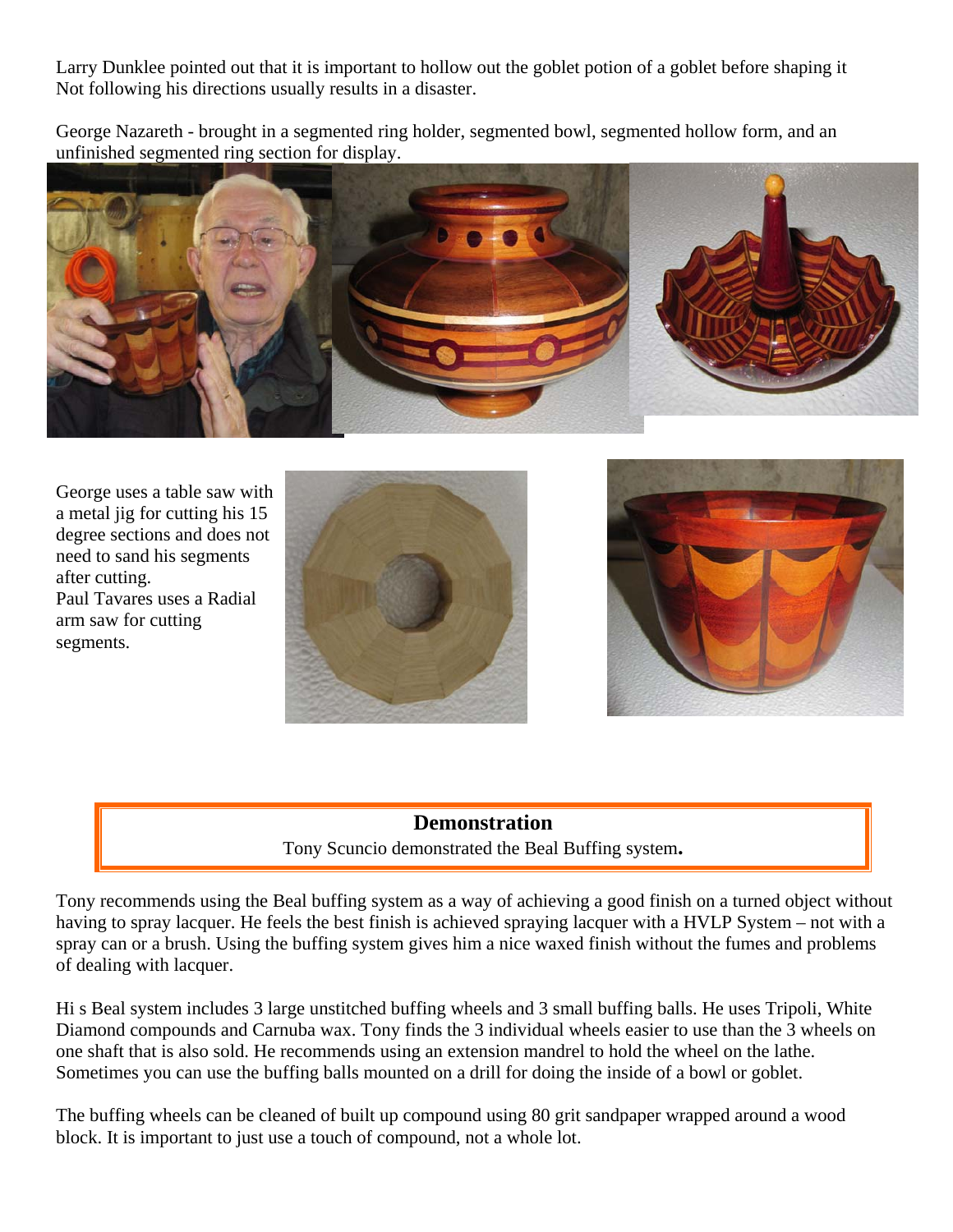One should use a mask when buffing and a set of goggles to keep the lint and dust out of your eyes and lungs. He does not recommend buffing natural edge bowls that still have the bark attached.

Faster buffing speed is better than slow. Buffing will not remove sanding grooves. Open pore wood, and dark wood may pick up some of the white diamond compound so it might be best to skip that step for those woods.

If ventilating a lacquer spraying system be careful of sparks – use explosion proof fans Generally, any finish that has dried for at least 72 hours is food safe.



There are several places to get buffing systems and parts. The Beall System http://www.bealltool.com/products/ is carried by Packard Woodworks, Woodcraft, and others. A set of 8" Beall wood buff's (3 wheels, compounds, etc) sell for \$70. A set of 3" Beall bowl buff's sells for \$34

Don Pencil sells similar systems and has a special at http://www.donpencil.com/WSSPECIALS.htm

Gene Amaral set up a simple system using a ½" bolt holding a buffing wheel. The whole assembly is held in a scroll chuck mounted on the lathe headstock. (see last page of newsletter for a picture).

Your local Sears, Home Depot, Harbor Freight, etc. all sell buffing wheels and compounds of various quality.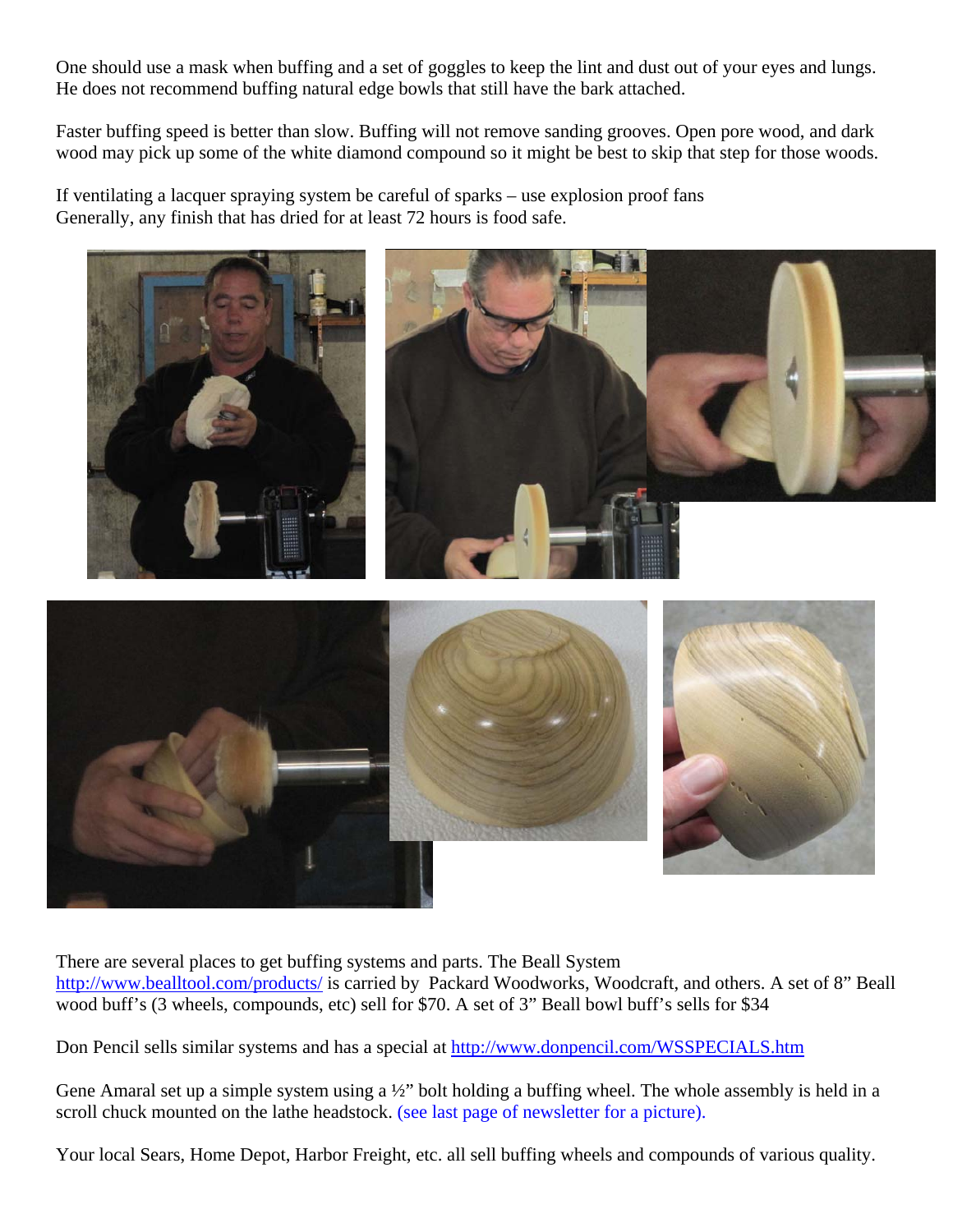

Six chairs donated to club by George Lough





Mike's box of cookies

**Wood Raffle**  No wood was brought to the meeting so there was no raffle.

Reminder – Please update your membership data in our Oceanwoodturners group at Yahoo.com. If you have problems updating, please contact Jeff Mee at jmee@hotmail.com

Anyone with photos/ideas, of interest to the club, should send them to Henry Allsworth.henry@allsworth.com

**Next Month Meeting Thursday, December 16 at the Cross Country Cookie Factory 112 Warren St., Pawtucket, RI Election of officers and ???** 

**From the Packard website (may also be found on the Woodcraft website):Beall Buffing System** 



This is an excellent system for finishing letter openers, tool handles, bowls or any items that can be held and polished. This System gives a flawless finish by removing small scratches and imperfections and is high on our customer